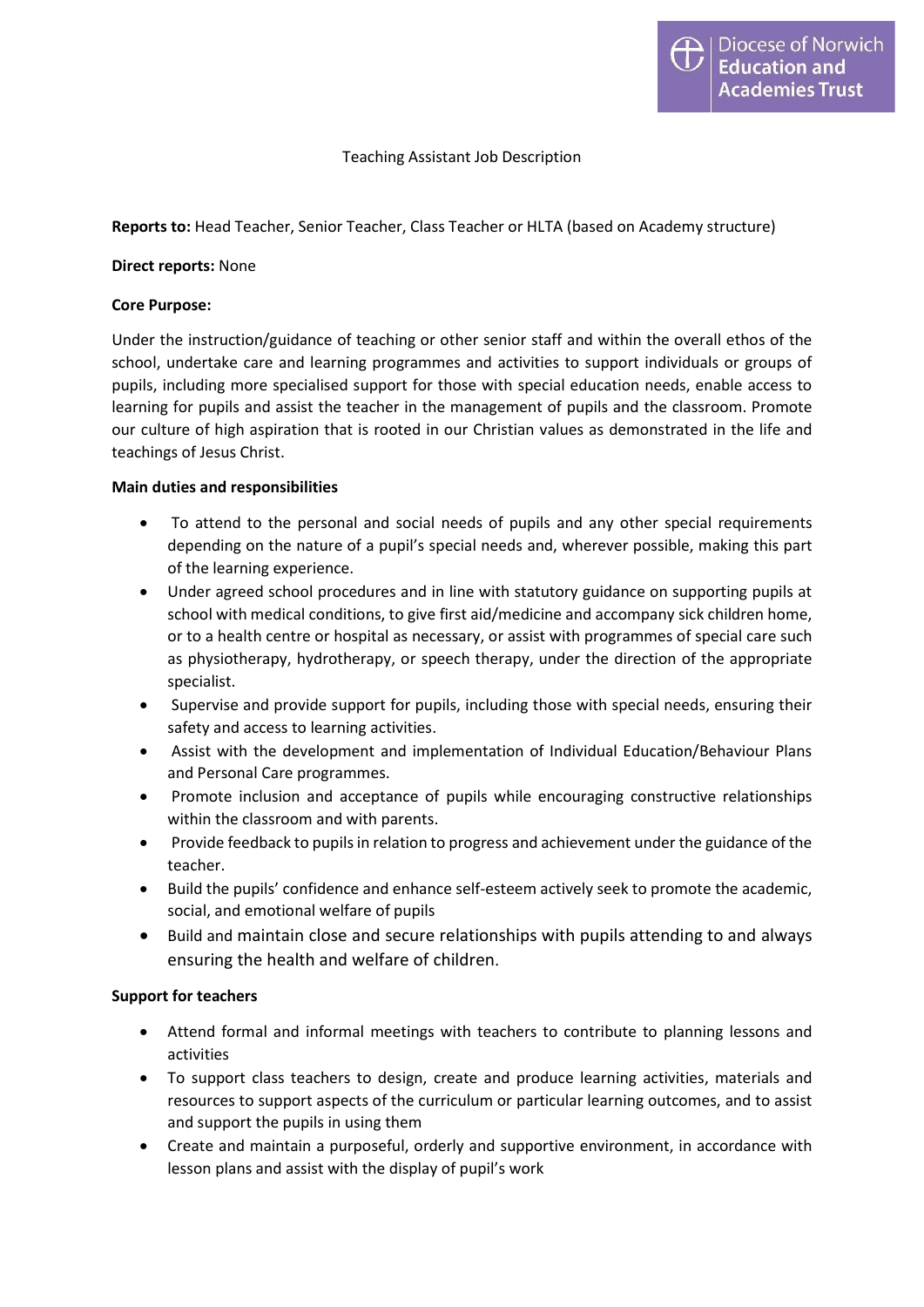- Use strategies, in liaison with the teacher, to support pupils to achieve learning goals
- Monitor pupils' responses to learning activities and accurately record achievement / progress as directed and provide detailed and regular feedback to teachers on pupils' achievement progress and problems
- Promote good pupil behaviour and, dealing promptly with conflict and incidents in line with established policy and encourage pupils to take responsibility for their behaviour
- Assist with the development and implementation of support plans

# Support for the curriculum

- Undertake structured and agreed learning activities/teaching programmes, adjusting activities according to pupil responses, including undertaking literacy and numeracy programmes, recording achievement and progress and feeding back to the teacher
- Prepare, maintain and use equipment/resources required to meet the lesson plans/relevant learning activity and assist pupils in their use including supporting the use of ICT in learning activities and developing pupils' competence in its use.

# Support for the school

- Be aware of and comply with policies and procedures relating to child protection, health, safety and security, confidentiality, and data protection, reporting all concerns to an appropriate person.
- Be aware of and support difference and ensure all pupils have equal access to opportunities to learn and develop.
- Attend and participate in relevant meetings as required and participate in training and other learning activities and performance development as required
- Assist with the supervision of pupils out of lesson times, including before and after school and accompany teaching staff and pupils on visits, trips and out of school activities as required and take responsibility for a group under the supervision of the teacher
- Job holders will be expected to be flexible in their duties and carry out any other duties commensurate with the grade and falling within the general scope of the job, as requested by management

# General Information

The job description details the main outcomes required and should only be updated to reflect major changes that impact on the outcomes of the job.

All work performed/duties undertaken must be carried out in accordance with DNEAT and academy's policies and procedures, within legislation, and with regards to the needs of our customers and the diverse community we serve.

Job holders will be expected to be flexible in their duties and carry out any other duties commensurate with the grade and falling within the general scope of the job, as requested by management.

The post holder will have a shared responsibility for the safeguarding of all children and young people. The post holder has an implicit duty to promote the welfare of all children and young people.

The Trust is committed to safeguarding and promoting the welfare of children and young people and expects all staff and volunteers to share in this commitment. All staff will be subject to an enhanced DBS (Disclosure and Barring Service) check.